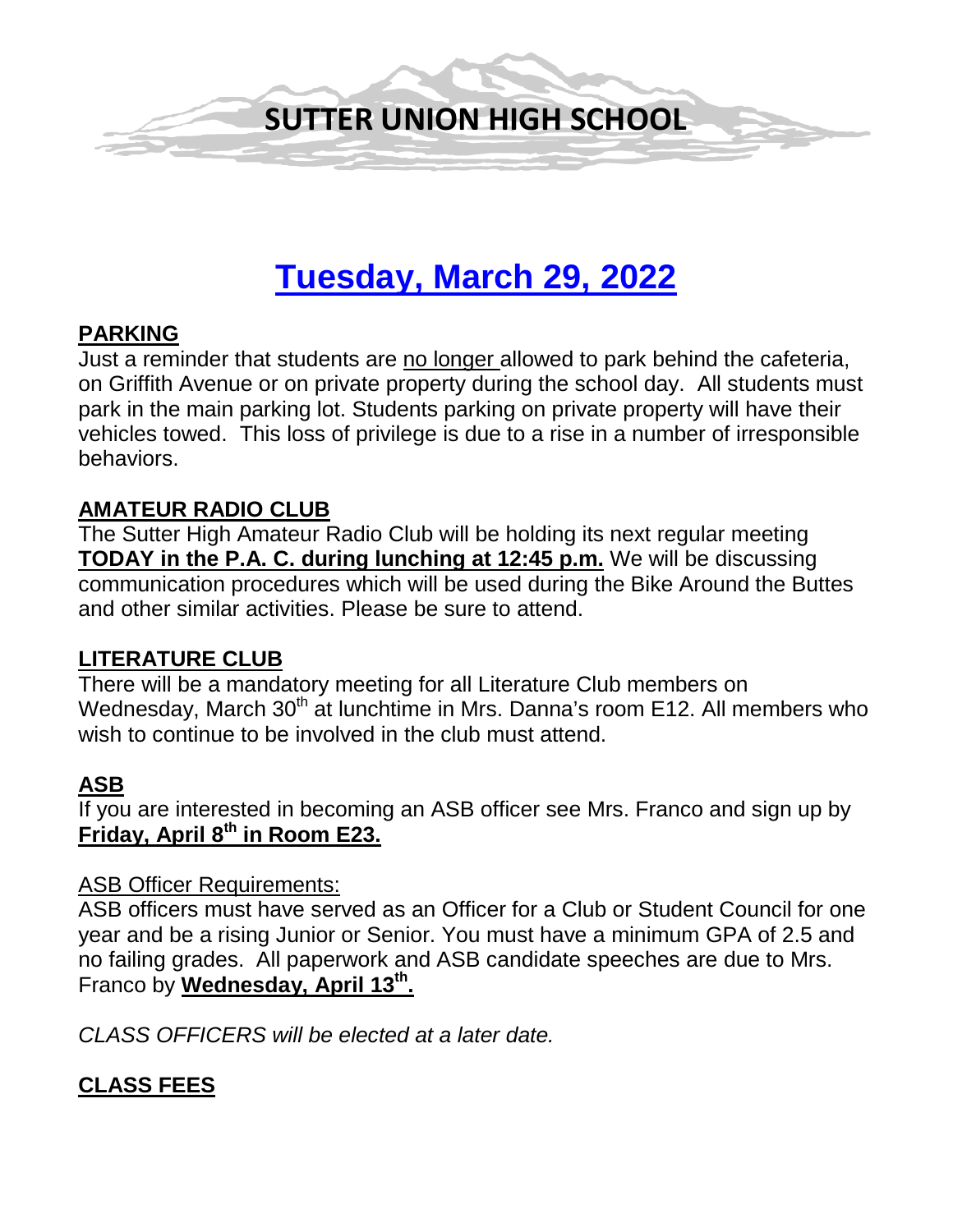

Pay for your  $2^{nd}$  semester class fee now to avoid being put on the fines list that will be coming out soon!! You can pay before school, at break, lunch, after school or online at shopsutterhigh.com

# **INTERACT CLUB**

The Interact Club deadline for **scholarship applications is due no later than Wednesday, April 27<sup>th</sup>**. Please pick up your application in Ms. Cole's room, E-26. You do not have to be an Interact Club member to apply.

# **FBLA**

Just a reminder to make sure and purchase your tickets for the FBLA Easter Egg Hunt on **Thursday, April 14<sup>th</sup> on the soccer field.** Buy your tickets from Mrs. Hopkins, Mr. Danna or any FBLA officer. The cost is \$5. The bunny is coming next week. You will be excused from 5<sup>th</sup> period and lunch.

# **SENIORS**

# **WEBSITE**

**SENIORS:** Make sure you check the Sutter High School website. You have a great deal to accomplish this year and will benefit from visiting our website, [www.sutterhuskies.com](http://www.sutterhuskies.com/) , often for up-to-date information on:

- Colleges Applications
- Financial Aid
- Job Leads
- SAT/ACT
- Scholarships
- Transcripts
- Upcoming Events
- And more!

# **YUBA COLLEGE**

• **Message from Yuba College:**